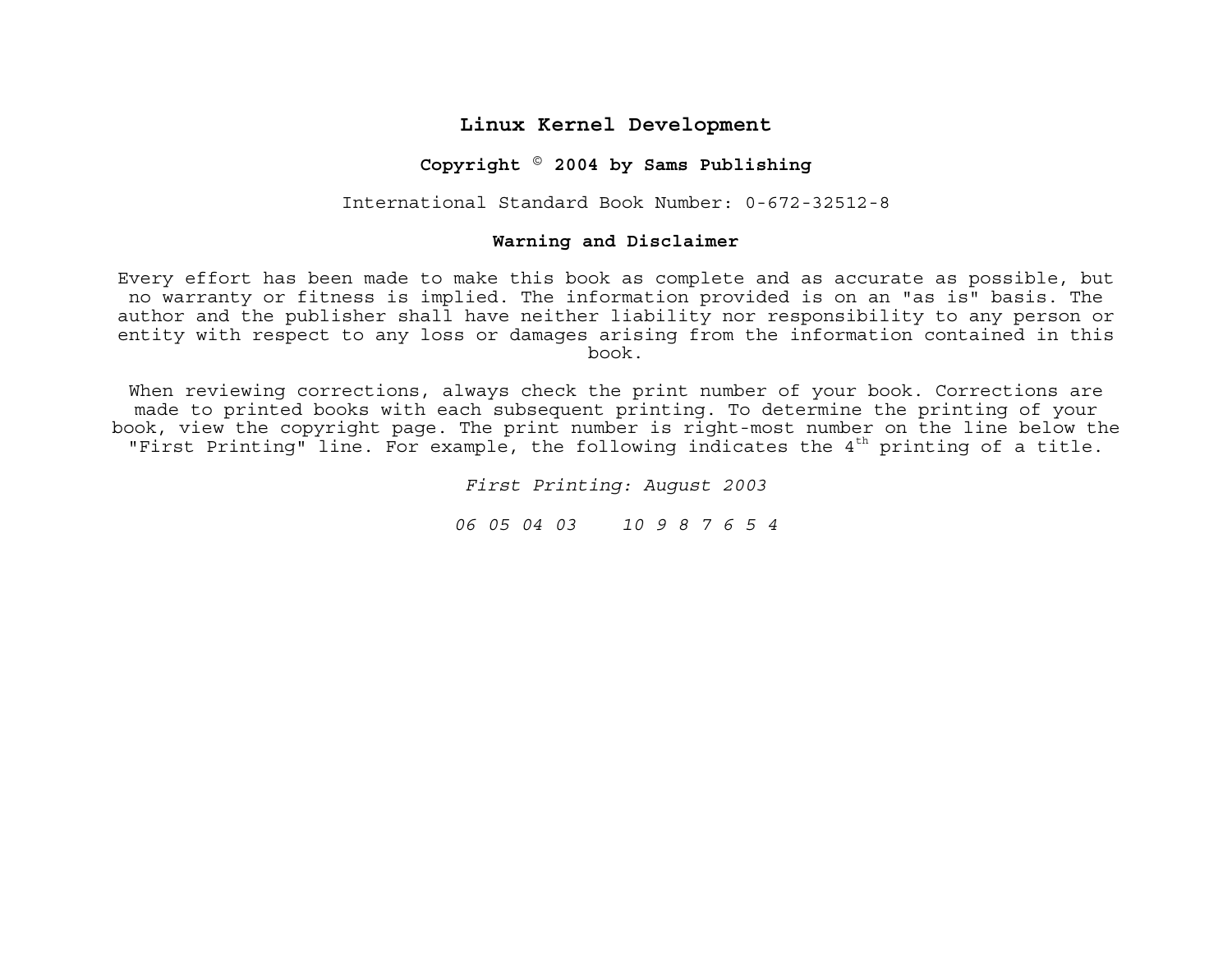| Misprint                                                                                                                                                                              |                                         |                              | Correction                                                                                                                                                                      |                   |         |
|---------------------------------------------------------------------------------------------------------------------------------------------------------------------------------------|-----------------------------------------|------------------------------|---------------------------------------------------------------------------------------------------------------------------------------------------------------------------------|-------------------|---------|
| Page 12, first paragraph                                                                                                                                                              |                                         |                              |                                                                                                                                                                                 |                   |         |
| The kernel stack is neither large nor<br>dynamic; it is small and fixed in size. The<br>kernel stack is fixed at 4 KB on 32-bit<br>architectures and 8 KB on 64-bit<br>architectures. |                                         | architectures.               | The kernel stack is neither large nor<br>dynamic; it is small and fixed in size. The<br>kernel stack is fixed at 8 KB on 32-bit<br>architectures and 16 KB on most 64-bit       |                   |         |
| Page 34, Figure 3.1                                                                                                                                                                   |                                         |                              |                                                                                                                                                                                 |                   |         |
| Bottom row of figure                                                                                                                                                                  |                                         |                              | Minimum                                                                                                                                                                         | Default           | Maximum |
| Minimum                                                                                                                                                                               | Default                                 | Maximum                      | $10$ $ms$                                                                                                                                                                       | 100 <sub>ms</sub> | 200ms   |
| $10$ ms                                                                                                                                                                               | 150 <sub>ms</sub>                       | 300 <sub>ms</sub>            |                                                                                                                                                                                 |                   |         |
|                                                                                                                                                                                       | Page 39, code snippet at bottom of page |                              |                                                                                                                                                                                 |                   |         |
| struct prio array array = $rq$ ->active;                                                                                                                                              |                                         |                              | struct prio array*array = $rq$ ->active;                                                                                                                                        |                   |         |
| Page 42, Table 3.1, last line                                                                                                                                                         |                                         |                              |                                                                                                                                                                                 |                   |         |
| Maximum<br>3200ms<br>high<br>1 <sub>ow</sub>                                                                                                                                          |                                         | Maximum<br>200 <sub>ms</sub> | high<br>low                                                                                                                                                                     |                   |         |
| Page 44, first paragraph                                                                                                                                                              |                                         |                              |                                                                                                                                                                                 |                   |         |
| Wait queues are created statically via<br>DECLARE WAIT QUEUE HEAD() or dynamically via<br>init waitqueue $head()$ .                                                                   |                                         | init_waitqueue head().       | Wait queues are created statically via<br>DECLARE WAITQUEUE() or dynamically via                                                                                                |                   |         |
| Paqe 48, last paragraph                                                                                                                                                               |                                         |                              |                                                                                                                                                                                 |                   |         |
| The first change in supporting kernel<br>preemption was the addition of a preemption<br>counter, preempt count, to each process's<br>task struct. This counter begins                 |                                         |                              | The first change in supporting kernel<br>preemption was the addition of a preemption<br>counter, preempt count, to each process's<br>thread info structure. This counter begins |                   |         |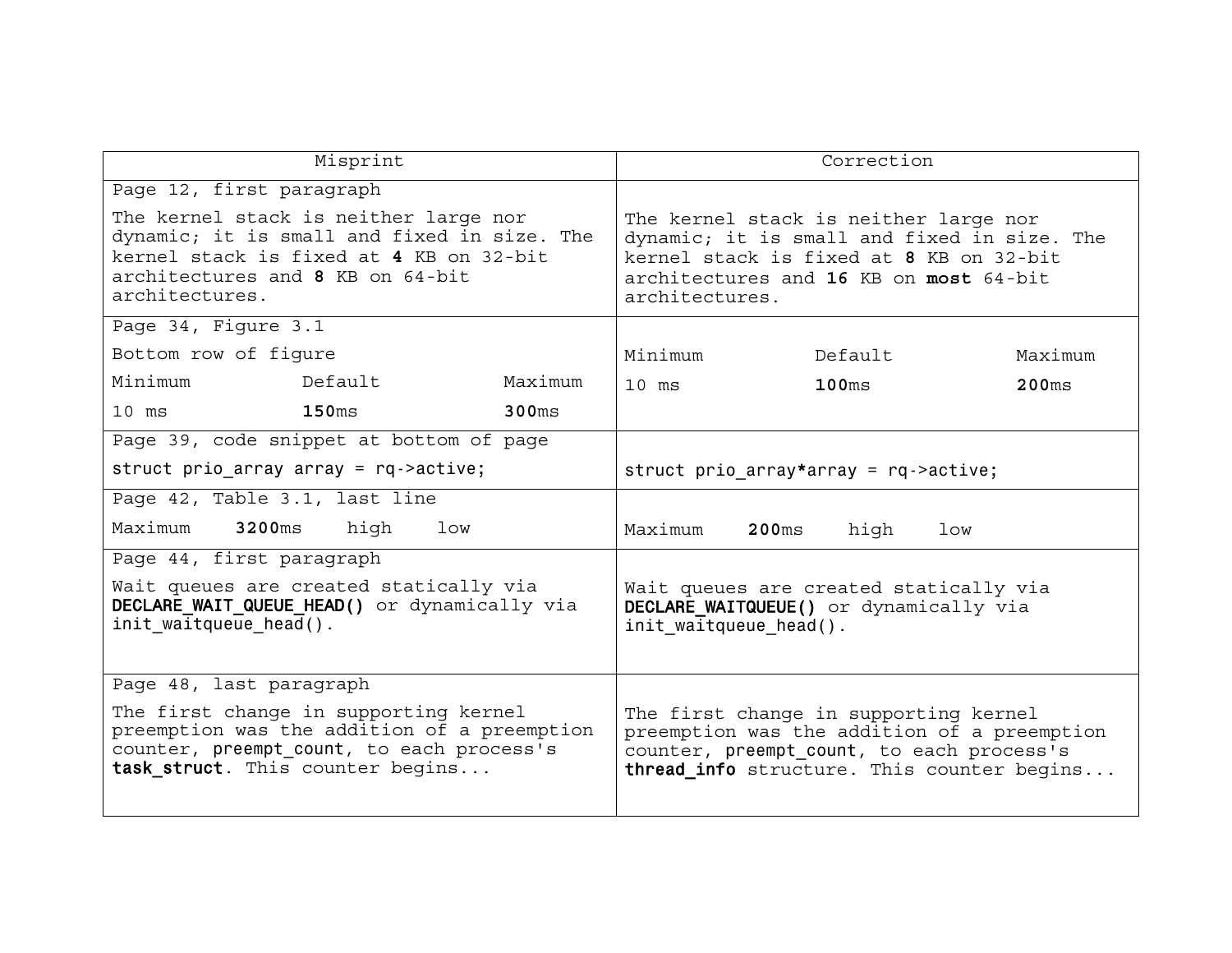| page 49, first line after the "Real-Time"<br>heading<br>Linux provides two real-time scheduling<br>policies, SCHED FF and SCHED RR.<br>Page 50, Table 3.3: The descriptions for<br>sched setaffinity() and sched getaffinity() are | Linux provides two real-time scheduling<br>policies, SCHED FIFO and SCHED RR.                                                                                  |  |
|------------------------------------------------------------------------------------------------------------------------------------------------------------------------------------------------------------------------------------|----------------------------------------------------------------------------------------------------------------------------------------------------------------|--|
| swapped.                                                                                                                                                                                                                           |                                                                                                                                                                |  |
| Page 62, code snippet at bottom of page                                                                                                                                                                                            |                                                                                                                                                                |  |
| #define NR open<br>5                                                                                                                                                                                                               | #define NR open<br>5                                                                                                                                           |  |
| Page 63, last bullet on page                                                                                                                                                                                                       |                                                                                                                                                                |  |
| Chapter 13, "Virtual Filesystems," provides<br>more details.                                                                                                                                                                       | Chapter 11, "Virtual Filesystems," provides<br>more details.                                                                                                   |  |
| Page 67, text in "Top Halves Versus Bottom<br>Halves" section                                                                                                                                                                      | The bottom half runs later, at a more<br>conventient time, with all interrupts<br>enabled                                                                      |  |
| The bottom half runs later, at a more<br>conventient time, with all interrupts<br>disabled                                                                                                                                         |                                                                                                                                                                |  |
| Page 75, first paragraph                                                                                                                                                                                                           |                                                                                                                                                                |  |
| If so, it calls hardware irq event() to run<br>the installed interrupt handlers for the<br>line.                                                                                                                                   | If so, it calls handle irq event() to run the<br>installed interrupt handlers for the line.                                                                    |  |
| Page 77, second paragraph in "Interrupt<br>Control" section                                                                                                                                                                        | Neither disabling interrrupt delivery nor<br>disabling kernel preemption provides any<br>protection from concurrent access from<br>another processor, however. |  |
| Neither disabling interrrupt deliver nor<br>disabling kernel preemption provides any<br>protection from concurrent access from<br>another processor, however.                                                                      |                                                                                                                                                                |  |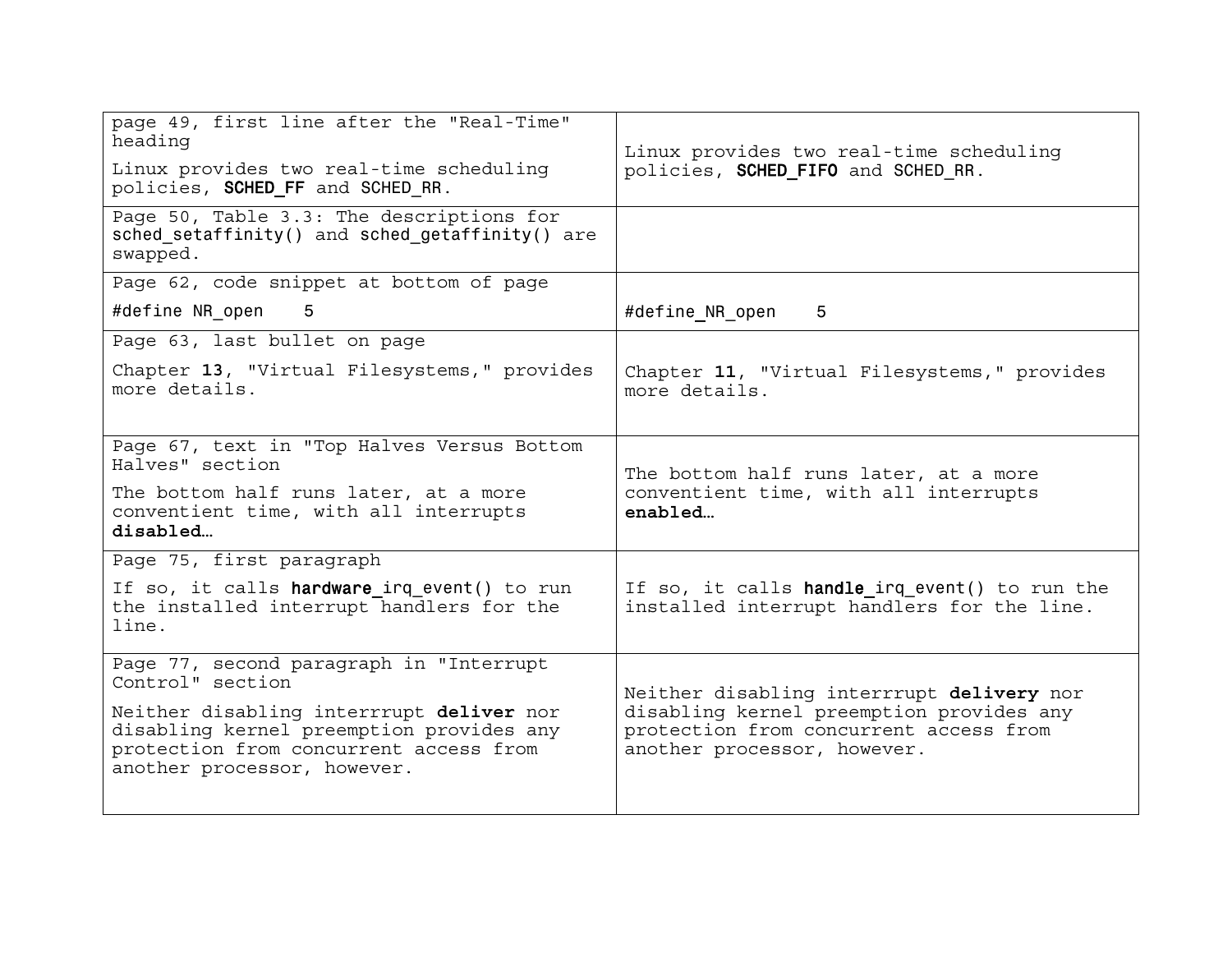| Page 79, paragraph before "Status of the<br>Interrupt System"<br>Disabling the line disables interrupt<br>deliver for all devices on the line.                                                       | Disabling the line disables interrupt<br>delivery for all devices on the line.                                                                                                                     |  |
|------------------------------------------------------------------------------------------------------------------------------------------------------------------------------------------------------|----------------------------------------------------------------------------------------------------------------------------------------------------------------------------------------------------|--|
| Page 80, all occurences of deliver in Table<br>5.1 should be delivery                                                                                                                                |                                                                                                                                                                                                    |  |
| Page 83, fourth paragraph                                                                                                                                                                            |                                                                                                                                                                                                    |  |
| The top half could mark whether the bottom<br>half would run by sitting a bit in a 32-bit<br>integer.                                                                                                | The top half could mark whether the bottom<br>half would run by setting a bit in a 32-bit<br>integer.                                                                                              |  |
| Page 89, last paragraph                                                                                                                                                                              |                                                                                                                                                                                                    |  |
| Tasklets are represented by the<br>tasklist struct structure.                                                                                                                                        | Tasklets are represented by the tasklet struct<br>structure.                                                                                                                                       |  |
| Page 90, first paragraph in "Scheduling<br>Tasklets" section                                                                                                                                         | Scheduled tasklets (the equivalent of raised<br>softirgs) are stored in two per-processor<br>structures: tasklet vec (for reqular tasklets)<br>and tasklet hi vec (for high-prioirty<br>tasklets). |  |
| Scheduled tasklets (the equivalent of raised<br>softirgs) are stored in two per-processor<br>structures: tasklist_vec (for regular<br>tasklets) and tasklet hi vec (for high-<br>prioirty tasklets). |                                                                                                                                                                                                    |  |
| Page 90, third bullet                                                                                                                                                                                |                                                                                                                                                                                                    |  |
| Add the tasklet to-be-scheded to the head of<br>the tasklet vec or tasklist hi vec linked<br>list, which is unique to each processor in<br>the system.                                               | Add the tasklet to-be-scheded to the head of<br>the tasklet vec or tasklet hi vec linked list,<br>which is unique to each processor in the<br>system.                                              |  |
| Page 92, second paragraph                                                                                                                                                                            |                                                                                                                                                                                                    |  |
| Both of these macros statically create a<br>struct tasklist struct with the given name.                                                                                                              | Both of these macros statically create a<br>struct tasklet struct with the given name.                                                                                                             |  |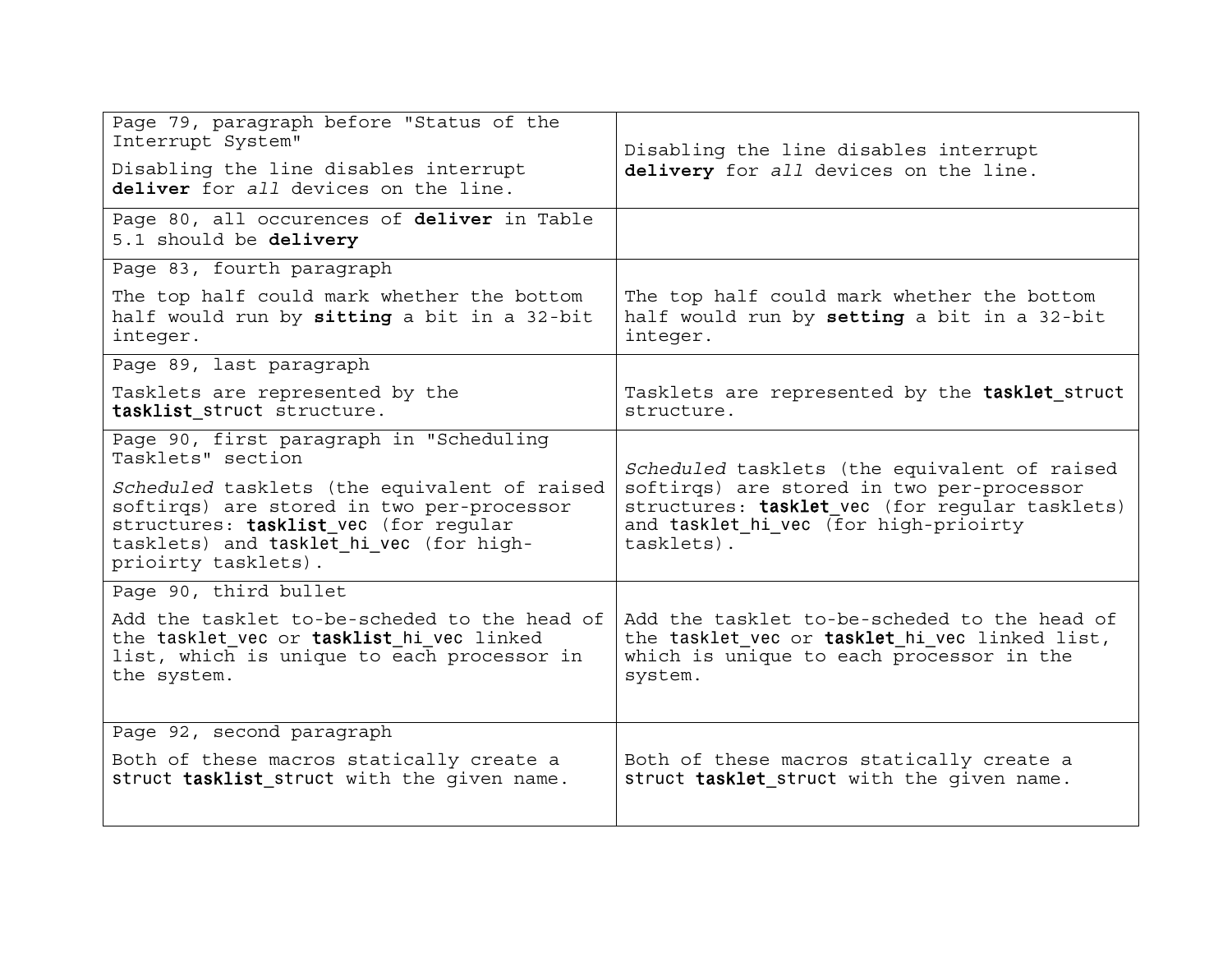| Page 99, last paragraph                                                                                                                                                                                                           |                                                                                                                                                                                       |  |
|-----------------------------------------------------------------------------------------------------------------------------------------------------------------------------------------------------------------------------------|---------------------------------------------------------------------------------------------------------------------------------------------------------------------------------------|--|
| To create the structure statically at run-<br>time:                                                                                                                                                                               | To create the structure statically at<br>compile-time:                                                                                                                                |  |
| page 125, second paragraph below the "Spin<br>Locks and Bottom Halves" heading                                                                                                                                                    | Because a bottom half may preempt process                                                                                                                                             |  |
| Because a bottom half may preempt process<br>context code, if data is shared between a<br>bottom half process context, you must<br>protect the data in process context with<br>both a lock and the disabling of bottom<br>halves. | context code, if data is shared between a<br>bottom half and process context, you must<br>protect the data in process context with both<br>a lock and the disabling of bottom halves. |  |
| Page 128, first paragraph                                                                                                                                                                                                         |                                                                                                                                                                                       |  |
| one of the tasks on the wait queue will be<br>awakened up so that it can acquire the<br>semaphore.                                                                                                                                | one of the tasks on the wait queue will be<br>woken up so that it can acquire the<br>semaphore.                                                                                       |  |
| Page 128, middle paragraph, next-to-last<br>sentence                                                                                                                                                                              | Additionally, unlike spin locks, semaphores<br>do not disable kernel preemption and,<br>consequently, code holding a semaphore can be<br>preempted.                                   |  |
| Additionally, unlike spin locks, semaphores<br>do not disable kernel preemption and,<br>consequently, code holding a spin lock can<br>be preempted.                                                                               |                                                                                                                                                                                       |  |
| Page 132, paragraph before Table 8.7                                                                                                                                                                                              |                                                                                                                                                                                       |  |
| After the event has occurred, calling<br>complete() signals all waiting tasks to wake<br>up.                                                                                                                                      | After the event has occurred, calling<br>complete() signals a waiting task to wake up.                                                                                                |  |
| Page 133, Table 8.7                                                                                                                                                                                                               |                                                                                                                                                                                       |  |
| Signals any waiting tasks to wake up                                                                                                                                                                                              | Signals a waiting task to wake up                                                                                                                                                     |  |
| Page 153, paragraph in middle of page                                                                                                                                                                                             |                                                                                                                                                                                       |  |
| The xtime. <b>v</b> nsec value stores the number of<br>nanoseconds that have elapsed in the last<br>second.                                                                                                                       | The xtime.tv nsec value stores the number of<br>nanoseconds that have elapsed in the last<br>second.                                                                                  |  |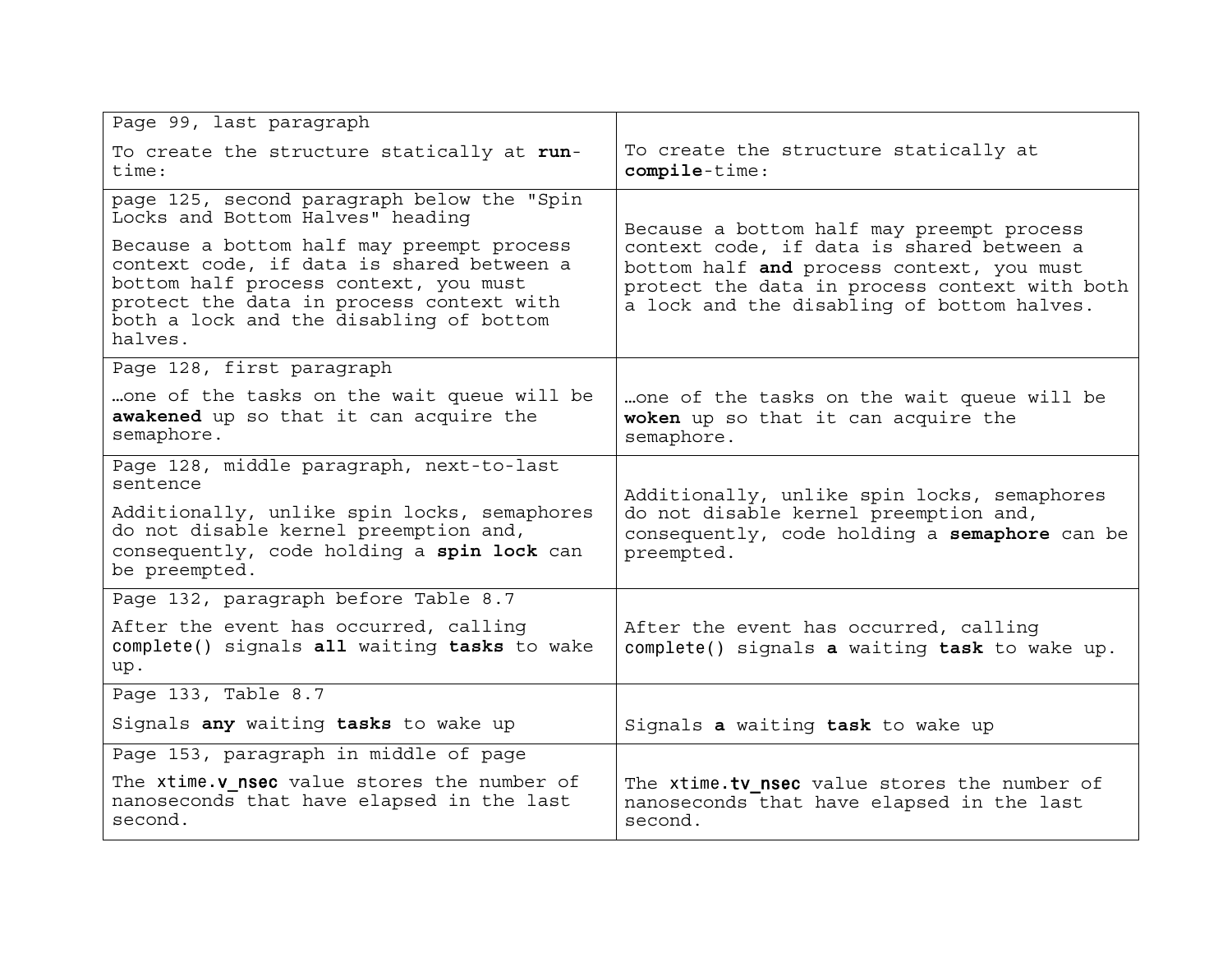| Page 165, paragraph after second bulleted<br>list                                                                 | The actual use and layout of the memory zones                                                         |  |
|-------------------------------------------------------------------------------------------------------------------|-------------------------------------------------------------------------------------------------------|--|
| The actual use and layout of the memory<br>zones is architecture independent.                                     | is architecture dependent.                                                                            |  |
| Page 172, Table 10.5, entry for GFP HIGHUSER                                                                      |                                                                                                       |  |
| This is an allocation from ZOME_HIGHMEM and<br>might block.                                                       | This is an allocation from ZONE HIGHMEM and<br>might block.                                           |  |
| Page 173, second paragraph                                                                                        |                                                                                                       |  |
| On the far other end of the spectrum is the<br>GFP ATOMIC flag.                                                   | On the far other end of the spectrum is the<br>GTP ATOMIC flag.                                       |  |
| page 181, first line on the page                                                                                  |                                                                                                       |  |
| This creates a cache named task struct, which<br>stores objects of type struct task struct.                       | This creates a cache named task struct cachep,<br>which stores objects of type struct<br>task_struct. |  |
| Page 194, third line                                                                                              |                                                                                                       |  |
| $/*$ file creation timestamp $*/$                                                                                 | $/*$ inode change time $*/$                                                                           |  |
| Page 208, second paragraph in "Data<br>Structures Associated with a Process"<br>section                           | The address of this table is pointed to by<br>the files entry in the process descriptor.              |  |
| The address of this table is pointed to by<br>the files entry in the processor descriptor.                        |                                                                                                       |  |
| Page 215, paragraph before "The bio<br>structure"                                                                 | into multiple buffer head structures.                                                                 |  |
| into many multiple buffer head structures.                                                                        |                                                                                                       |  |
| Page 217, first paragraph after first code<br>snippet                                                             | In each given block I/O operation, there are                                                          |  |
| In each given block I/O operation, there are<br>bi vont vectors in the bio vec array starting<br>with bi io vecs. | bi vcnt vectors in the bio_vec array starting<br>with bi io vec.                                      |  |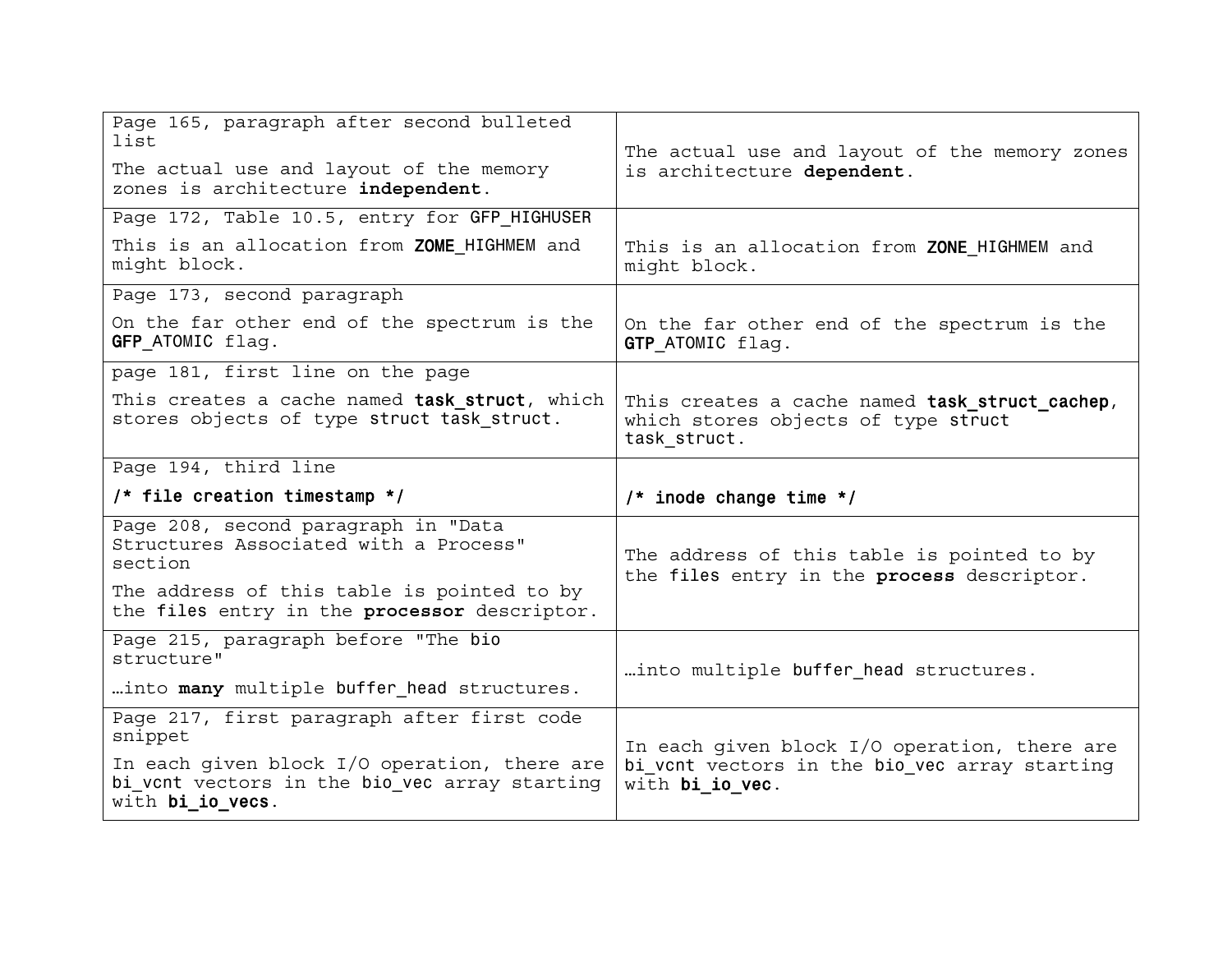| Page 217, paragraph in middle of page                                                                                                                                        |                                                                                                                                                                                      |  |
|------------------------------------------------------------------------------------------------------------------------------------------------------------------------------|--------------------------------------------------------------------------------------------------------------------------------------------------------------------------------------|--|
| Table 12.3 is a diagram of the relationship<br>between the bio structure, the bio vec<br>structure, and the page structure.                                                  | Figure 12.2 is a diagram of the relationship<br>between the bio structure, the bio vec<br>structure, and the page structure.                                                         |  |
| page 226, footnote 3 at the bottom of the<br>page<br>Newer versions of glibc implement malloc()<br>via $mmap()$ and not $brk()$ .                                            | Newer versions of glibc implement malloc()<br>$via \text{mmap}()$ and $brk()$ .                                                                                                      |  |
| Page 230, next-to-last paragraph                                                                                                                                             |                                                                                                                                                                                      |  |
| Thus, vm end - vm start is the size (length)<br>in bytes of the interval.                                                                                                    | Thus, vm end - vm start+1 is the size (length)<br>in bytes of the interval.                                                                                                          |  |
| page 231, 8th entry in Table 13.1                                                                                                                                            |                                                                                                                                                                                      |  |
| <b>VM MAYSHARE</b><br>The VM SHARE flag can be<br>set                                                                                                                        | <b>VM MAYSHARE</b><br>The VM_SHARED flag can be<br>set                                                                                                                               |  |
| Page 244, first paragraph in "The<br>address space Object" section                                                                                                           |                                                                                                                                                                                      |  |
| Checking the page cache to see if certain<br>data has been cached is rendered more<br>difficult because of the noncontinguous<br>nature of the blocks that can up each page. | Checking the page cache to see if certain<br>data has been cached is rendered more<br>difficult because of the noncontinguous<br>nature of the blocks that can make up each<br>page. |  |
| page 245, second to last line of code                                                                                                                                        |                                                                                                                                                                                      |  |
| struct address space *assoc mapping; /*<br>associated buffres $*/$                                                                                                           | struct address space<br>*assoc mapping; /*<br>associated buffers $*/$                                                                                                                |  |
| Page 257, first paragraph                                                                                                                                                    |                                                                                                                                                                                      |  |
| The lone disadvantage of a circular<br>buffer-the possibility of loosing<br>messages-is a small price to pay for the<br>simplicity and robustness it affords.                | The lone disadvantage of a circular<br>buffer-the possibility of losing messages-is<br>a small price to pay for the simplicity and<br>robustness it affords.                         |  |